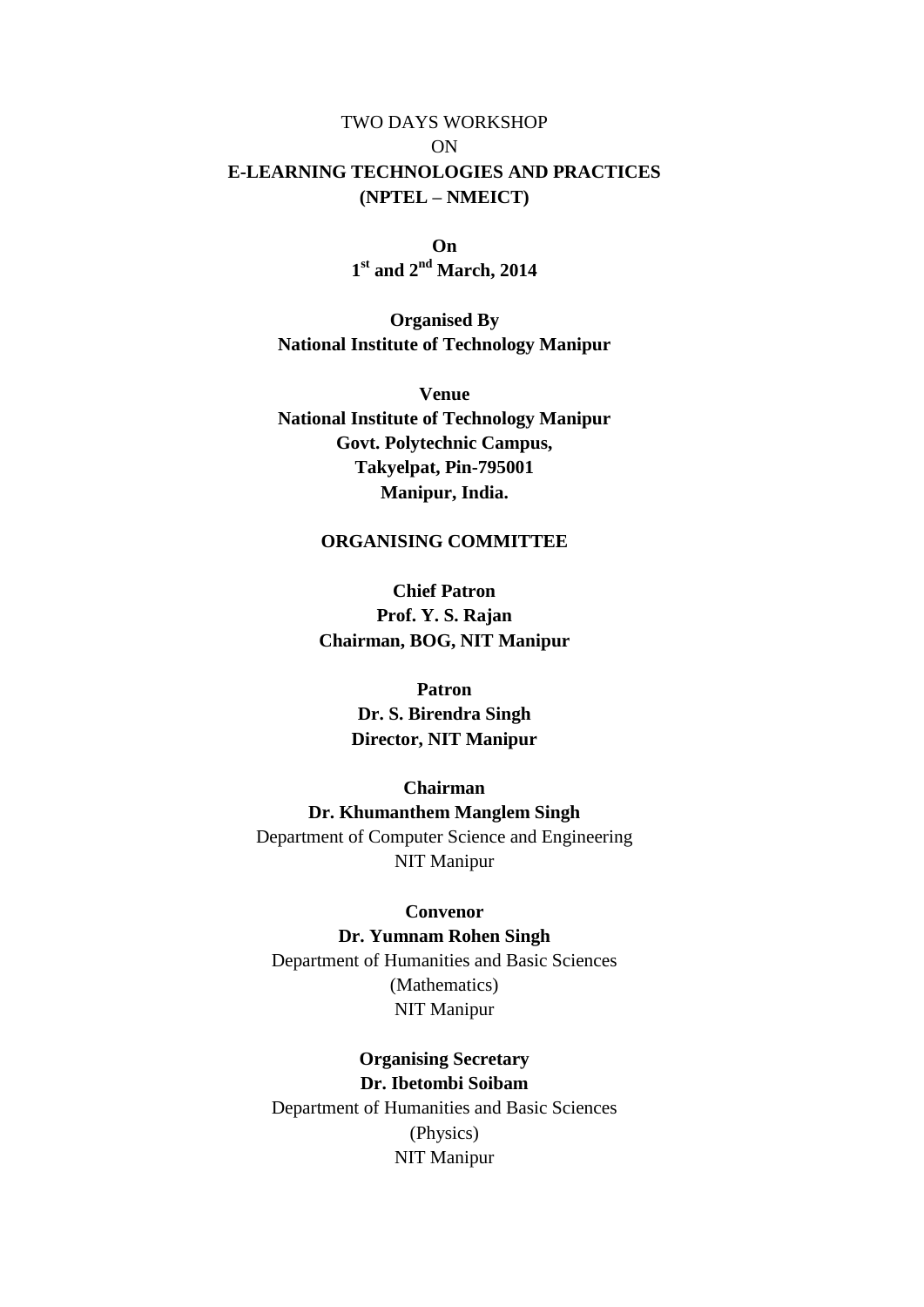#### **Members Organising Committee**

- 1. Thongam Khelchandra, CSE Department
- 2. Prakash Choudhary, CSE Department
- 3. [Chingakham Neeta Devi,](http://www.nitmanipur.in/cse/neeta.html) CSE Department
- 4. [Khundrakpam Johnson Singh,](http://www.nitmanipur.in/cse/john.html) CSE Department
- 5. L. Surajkumar Singh, ECE Department
- 6. Manoj Kumar, ECE Department
- 7. Chitralekha Ng., ECE Department
- 8. Dr. S. Mukhopadhyay, ECE Department
- 9. K. Pritam Das, ECE Department
- 10. Shuma Adhikari, EEE Department
- 11. Benjamin A. Shimray, EEE Department
- 12. Dr. K Manihar Singh (Mathematics), HBS Department
- 13. Dr. Thiyam David Singh (Chemistry), HBS Department
- 14. Dr. Sangeeta Laishram (English), HBS Department
- 15. N. Shyamananda Singh (Civil), CE Department
- 16. H. Neeranjan Singh (Mechanical), ME Department

## **Probable Speakers: Topic related to:**

| 1. Prof. Mangala Sundaram K.,                          | E-learning   |
|--------------------------------------------------------|--------------|
|                                                        |              |
| Department of Chemistry, IIT Madras, Chennai           |              |
| 2. Prof. Pradeep G Yammiyavar,                         | <b>NPTEL</b> |
| Department of Design, IIT Guwahati                     |              |
| 3. Prof. MK Sanyal,                                    | <b>IPR</b>   |
| Prof & Head, Dept of Human Resource Management         |              |
| BESU, Sibpur, Howrah 711 103, West Bengal              |              |
| 4. Prof. S. Mukhopadhyay,                              | <b>IPR</b>   |
| Dept of Biophysics, Molecular Biology & Bioinformatics |              |
| Calcutta University, Kolkata 700 009                   |              |
| 5. Dr. Ksh. Jugeshwar Singh,                           | Patent       |
| Coordinator Physics, Talent Development Centre         |              |
| Indian Institute of Science (Kudapura Campus)          |              |
| Bangalore-560012                                       |              |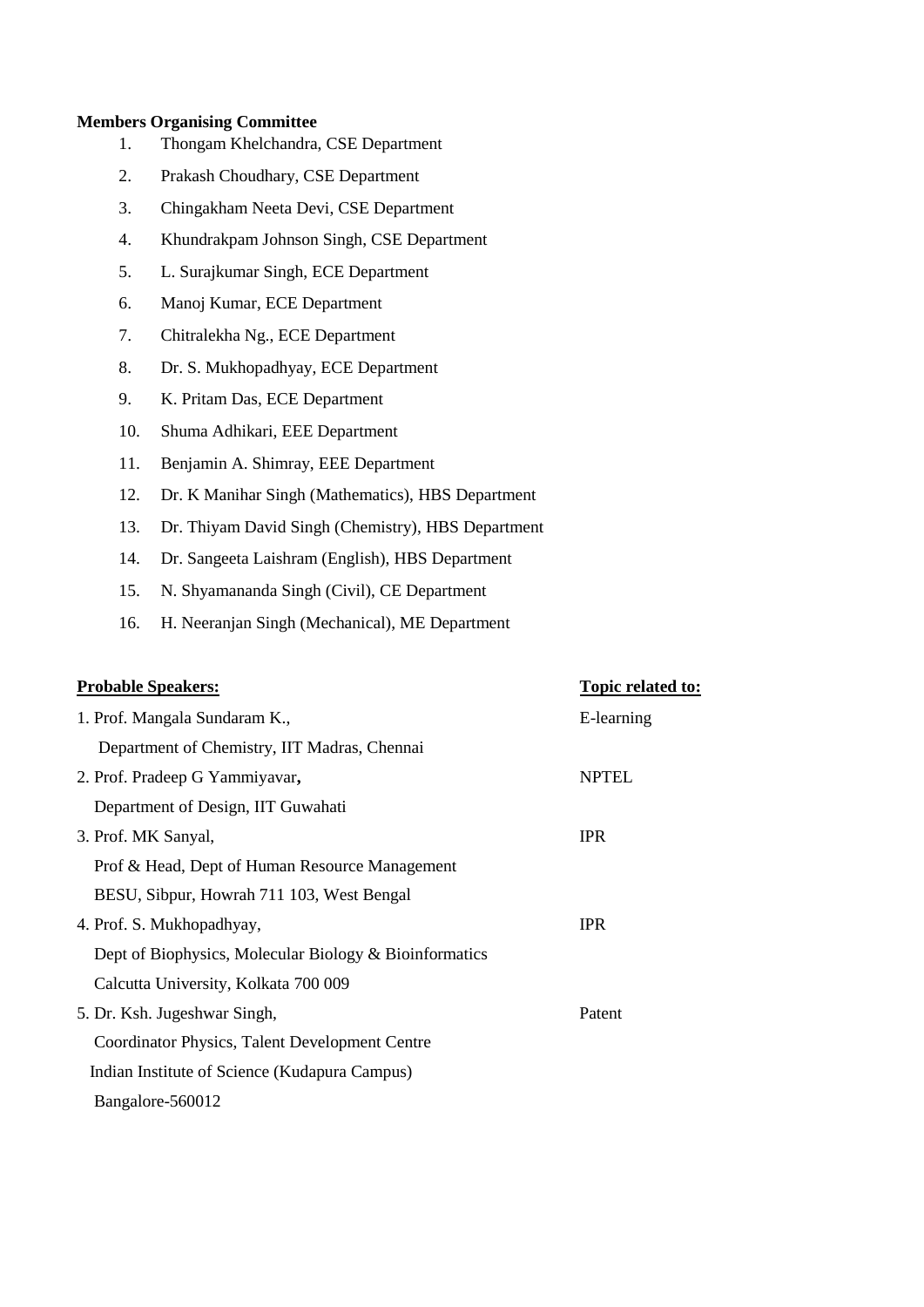6. Th. Surendranath Singh. Patent

Director, MASTEC, Near GP Women College, Imphal 795001

#### **Important Dates:**

Last date of submission of Pre-Registration form: February 28, 2014. Date of Workshop : March 1-2, 2014. Registration Time : 9am-10am (1-3-2014)

#### **Contact:**

## **Dr. Yumnam Rohen Singh, Convenor**

Email: rohen@nitmanipur.ac.in Mobile 9862089449

#### **Dr. Ibetombi Soibam, Organising Secretary**

Email: ibetombi\_phys@rediffmail.com Mobile 8730028280

### **ABOUT THE INSTITUTE**:

National Institute of Technology Manipur, a centrally funded institution is set up to impart quality technical education at various levels of higher learning. It is one of the ten new NITs established with Deemed to be University status and would become a National Centre of Excellence. NIT Manipur started its first session with the three branches of Engineering-Electrical & Electronics Engineering, Electronics & Communication Engineering and Computer Science  $\&$  Engineering. It is presently functioning in its temporary Campus at Takyelpat, Imphal under the mentorship of NIT, Agartala. The Institute has acquired 138.2 hectares of land in the lush green areas of Langol, Imphal. Plan for construction at the Permanent Site has already been started.

#### **ABOUT THE CITY**

Manipur is in the easternmost part of India. It is one of the loveliest spots in the world with mountains, valleys, lakes, different cultures, sports and good climate. Imphal is the capital of Manipur, located between 24°49'N &24°82'N latitude and 93°57'E & 93°95'E longitude. It is the centre of all cultural, commercial and political activities of the state. Situated at an average altitude of 786 m above the sea level, Imphal has moderate temperature. Summer is from April to June, monsoon from July to September, post monsoon from October to November and winter from December to March. Summer has a temperature range of 17°C to 30°C and winter minimum can touch down to freezing sub zero temperature.

Imphal is well connected with daily flights to Guwahati, Kolkata, Bangalore and Delhi and other destinations in and outside NE Regions. Three National Highways, viz., NH 39, NH 53 and NH 150 connect Imphal with other states of India. NH 39 links Imphal with railhead at Dimapur in Nagaland, 215 km. to the north. NH 53 links Imphal with railhead at Jiribam, 225 km. in the South-West. With the coming of Jiribam to Tupul railway line, which is in progress, Imphal will be much closer to the rest of India.

#### **ABOUT THE WORKSHOP**

The National Mission on Education through Information and Communication Technology (ICT) has been envisaged as a Centrally Sponsored Scheme to leverage the potential of ICT, in teaching and learning process for the benefit of all the learners in Higher Educational Institutions in any time anywhere mode. This was expected to be a major intervention in enhancing the Gross Enrolment Ratio (GER) in Higher Education by 5 per cent during XI Five Year Plan period.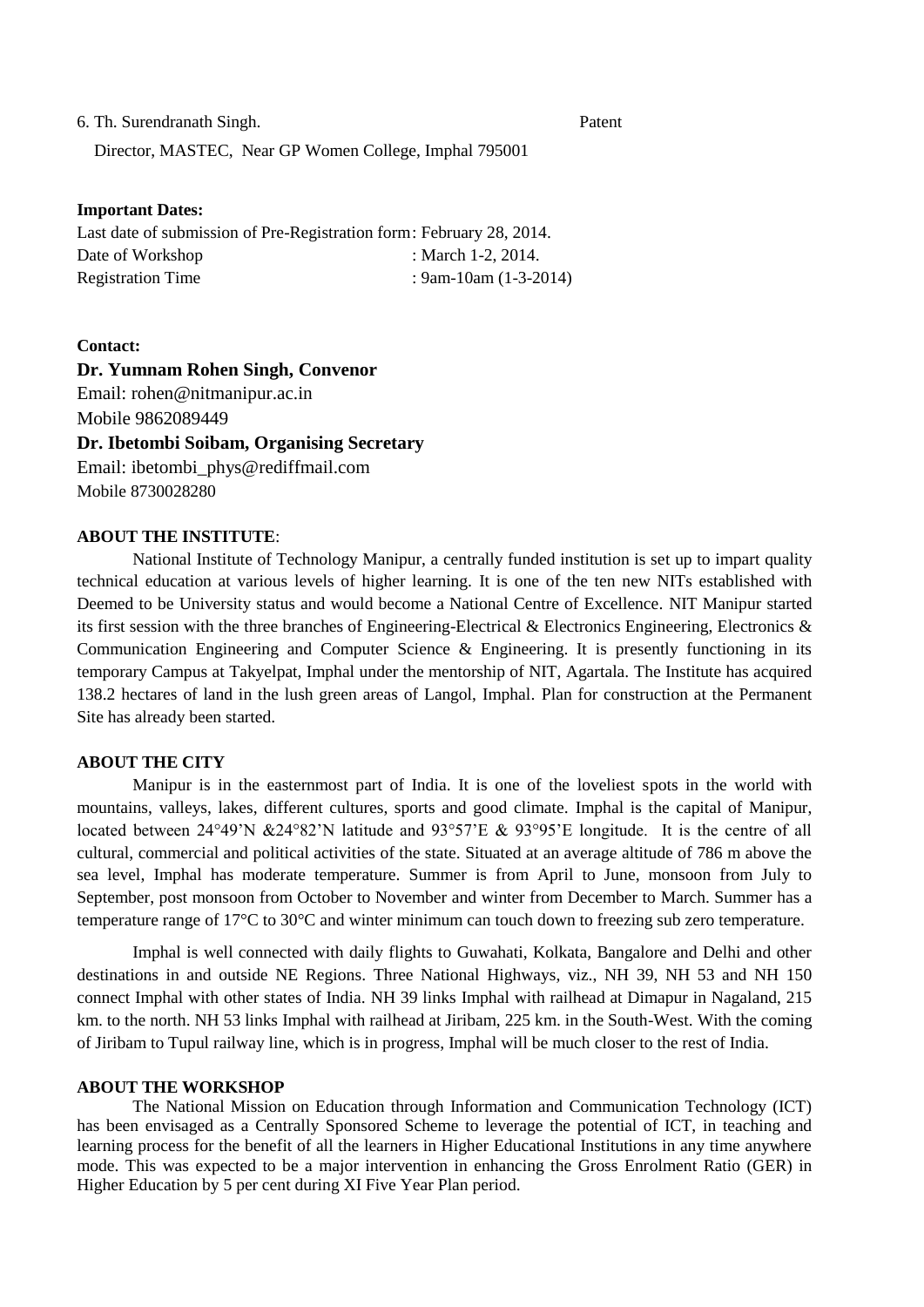The Three cardinal principles of Education Policy viz., access, equity and quality could be served well by providing connectivity to all colleges and universities, providing low cost and affordable accesscum-computing devices to students and teachers and providing high quality e-content free of cost to all learners in the country. NMEICT encompasses all the three elements. The Mission has two major components:

(a) Providing connectivity, along with provision for access devices, to institutions and learners;

(b) Content generation.

It seeks to bridge the digital divide, i.e. the gap in the skills to use computing devices for the purpose of teaching and learning among urban and rural teachers/learners in Higher Education domain and empower those, who have hitherto remained untouched by the digital revolution and have not been able to join the mainstream of the knowledge economy. It plans to focus on appropriate pedagogy for e-learning, providing facility of performing experiments through virtual laboratories, on-line testing and certification, on-line availability of teachers to guide and mentor learners, utilization of available Education Satellite (EduSAT) and Direct to Home (DTH) platforms, training and empowerment of teachers to effectively use the new method of teaching learning etc.

SAKSHAT is one stop education portal to facilitate lifelong learning of the students, teachers and those in employments or in per suit of knowledge free of cost to them. The portal would be main delivery portal for the contents developed under the National Mission on Education through ICT. The portal would also provide Mission related information and facilitate public scrutiny, feedback and transparency for the projects undertaken by the Mission.